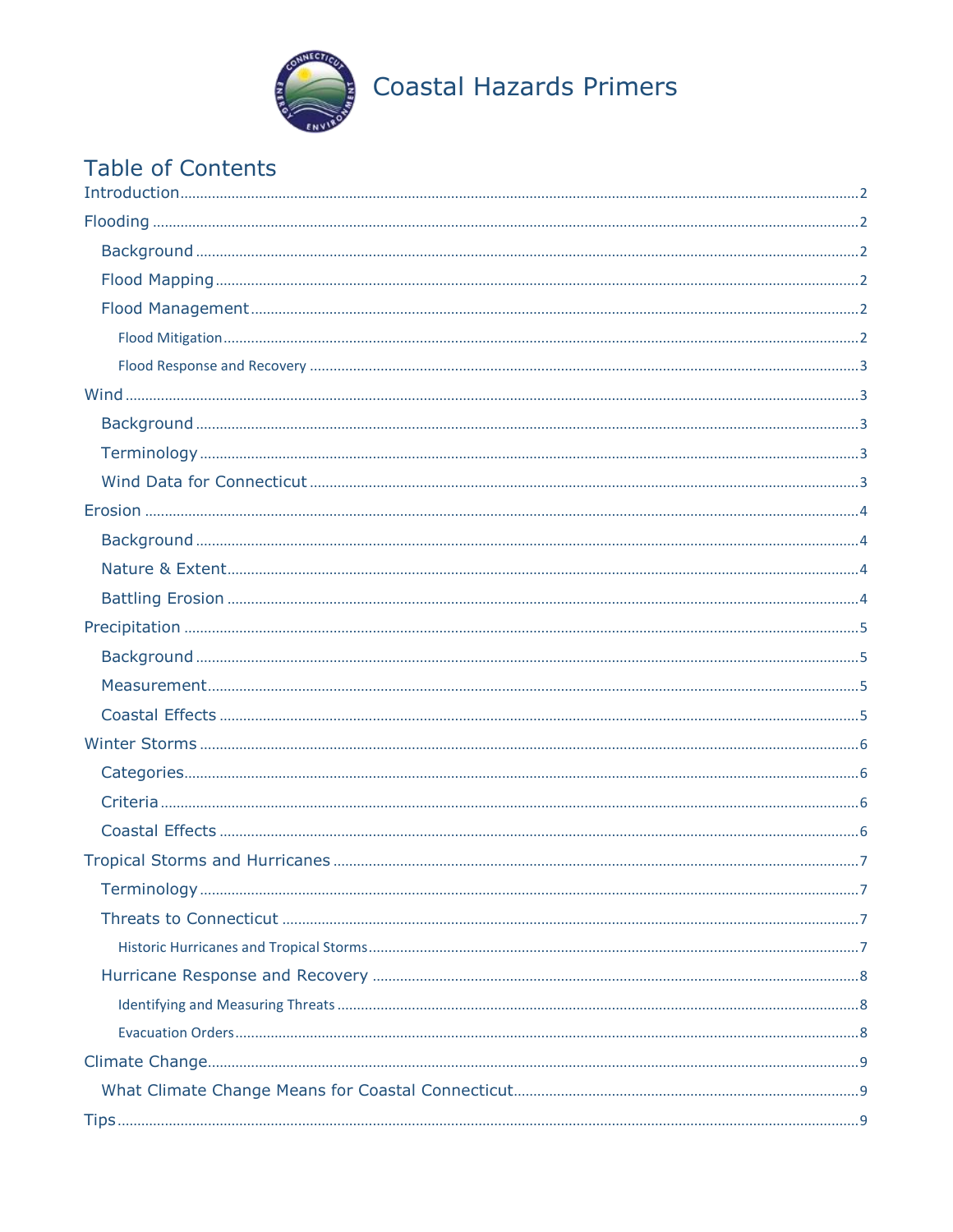

# <span id="page-1-0"></span>**Introduction**

Coastal Hazards include natural events that expose a coastal area to risk of property damage, loss of life and environmental degradation as a result of flooding, high winds and waves, both shortand long-term shoreline erosion, and storm surges. Connecticut's dynamic coast has experienced continuous changes in response to these natural processes. Looking forward, changes in sea level and storm patterns may increase the frequency and severity of existing hazard events, or create new ones.

# <span id="page-1-1"></span>Flooding

# <span id="page-1-2"></span>**Background**

Flooding from severe storms or regular extended precipitation events is a significant natural hazard facing Connecticut's coast. [FEMA](https://www.fema.gov/disasters/state-tribal-government/0/CT) identifies 22 major disaster declarations occurring in Connecticut between 1954 and 2018, which resulted in severe flooding. Eight of these disasters have occurred in just the last decade. Although Connecticut has no distinct flood season, flood activity has been more prevalent during the late winter/spring melt, late summer/early fall, and early winter.

[Coastal flooding](https://www.nssl.noaa.gov/education/svrwx101/floods/types/) can occur as a result of hurricanes, tropical storms, or tropical depressions, which can overwhelm low-lying coastal areas with storm surges. Any of these events can be quite severe, causing millions, and in some cases billions, of dollars in damages and significant loss of property and life.

# <span id="page-1-3"></span>Flood Mapping

Flood maps are created by using mathematics, physics, engineering, and surveying to model storm and flood events. Accurate flood maps can provide important information for a wide variety of users. Lending institutions and federal authorities use them to identify structures that require flood insurance and to determine federal flood insurance rates. Private insurers, realtors, and citizens in turn, use them to determine flood risks.

State and local governments use flood maps for planning and zoning, preparation of floodplain ordinances, hazard mitigation plans, and emergency response plans. Coastal managers use them to identify "refugia" where coastal wetlands can retreat from rising seas or to assess threatened natural resources. Visit the [CT DEEP](https://portal.ct.gov/DEEP/Water/Flood-Management/National-Flood-Insurance-Program-NFIP) and [FEMA](https://www.fema.gov/national-flood-insurance-program) sites on the National Flood Insurance Program (NFIP) for more information about flood mapping.

#### <span id="page-1-4"></span>Flood Management

Early U.S. flood responses used flood mitigation as the primary method of reducing flood hazards. Since the 1960's, people have realized that flood damage mitigation is at least as important as flood mitigation. More recently, due to rising flood losses and continued development in floodprone areas, the concept of implementing better land use planning and higher building standards have emerged.

#### <span id="page-1-5"></span>Flood Mitigation

Reducing the frequency or intensity of flooding requires preventing floodwaters from reaching flood zones; "hard" and "soft" measures can be used to achieve this. Hard measures include groins, jetties, bulkheads, revetments, seawalls, tide gates, and pumping facilities (used in conjunction with walls or dikes). Soft measures include beach nourishment, wetland restoration, dune management projects, and the creation of "[living shorelines](https://portal.ct.gov/DEEP/Coastal-Resources/Coastal-Management/Living-Shorelines)".

Fighting the forces of nature can be expensive, harmful to the coastal environment, and prone to long-term failure. Hard protection can increase flood hazards by starving or redirecting sediment. As sea level rises, hard structures can impede the natural migration of tidal wetlands and marshes, reducing their viability as protective measures. Alternatively, beaches and dunes, provide flood protection by absorbing wave energy and providing higher elevations for floods to reach before they affect human-built structures.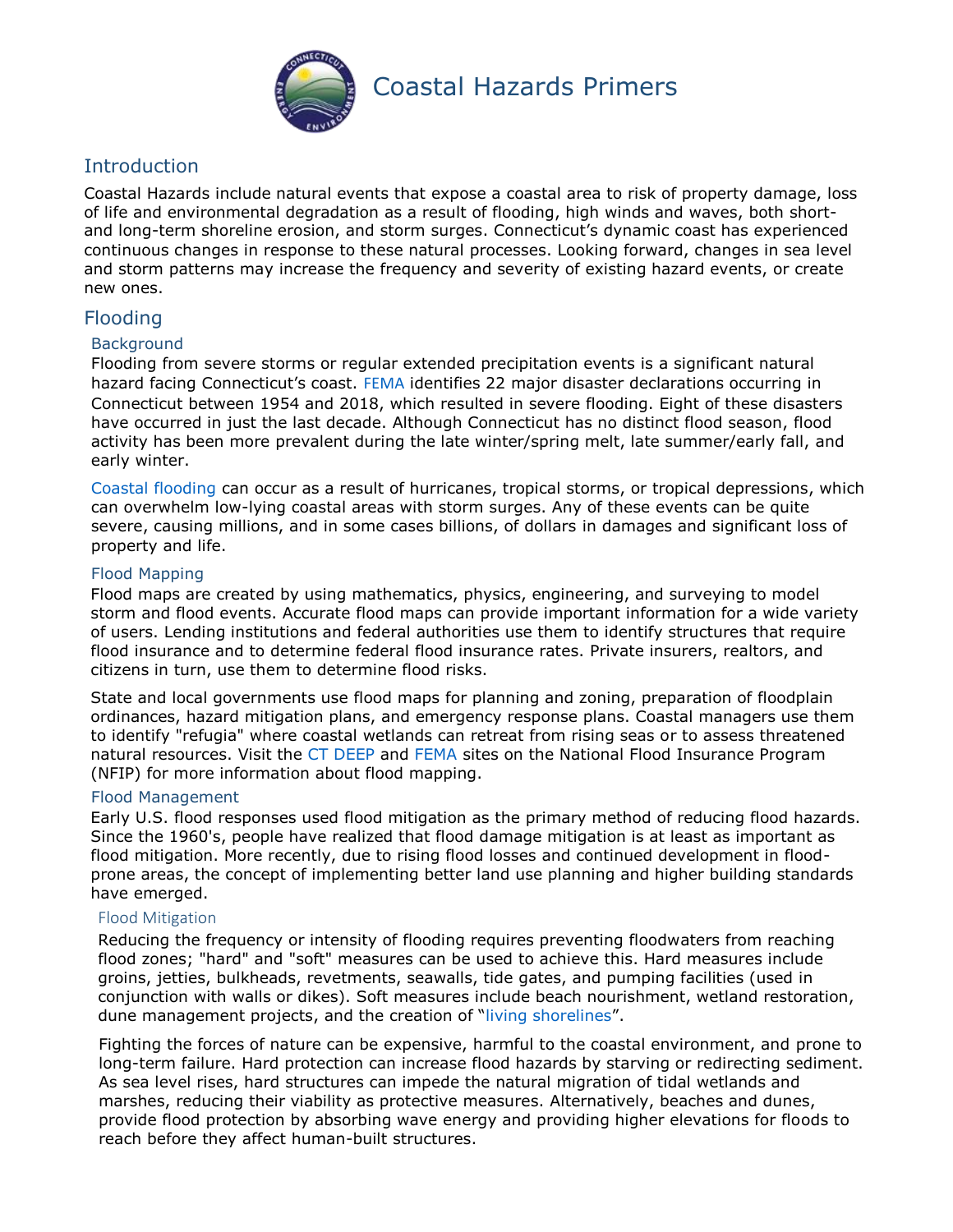# <span id="page-2-0"></span>Flood Response and Recovery

DEEP's Land & Water Resources Division coordinates [Flood Management and Natural Hazard](https://portal.ct.gov/DEEP/Water/Flood-Management/Flood-Management-and-Natural-Hazard-Mitigation)  [Mitigation](https://portal.ct.gov/DEEP/Water/Flood-Management/Flood-Management-and-Natural-Hazard-Mitigation) efforts with the state's Division of Emergency Management and Homeland Security [\(DEMHS\)](https://portal.ct.gov/DEMHS). In response to natural disasters, DEMHS initiates the [Disaster Recovery Framework](https://portal.ct.gov/-/media/DEMHS/_docs/Plans-and-Publications/EHSP0010-DisasterRecoveryFramework.pdf?la=en) and defines the roles and responsibilities of various state and local municipalities, utility companies, and relief organizations.

# <span id="page-2-1"></span>**Wind**

# <span id="page-2-2"></span>**Background**

Wind can be hazardous in several ways. Very high winds associated with storm events can directly damage structures and structural components. Strong winds can pick up and propel debris or loose materials, subsequently damaging property. They can also blow trees into structures and roadways and destroy utility infrastructure.

Even normal wind patterns can contribute to coastal hazards. Wind generates surface waves that cause erosion and transport of shoreline materials. Strong onshore winds also contribute to storm surge by means of wind set-up. In addition, wind can cause the movement of sand or other loosely consolidated, fine-grained materials onto and off beaches and dunes.

#### <span id="page-2-3"></span>**Terminology**

Connecticut can experience several [types of damaging winds,](https://www.nssl.noaa.gov/education/svrwx101/wind/types/) defined by The NOAA National Severe Storms Laboratory:

- *Straight Line Winds*: Any thunderstorm wind not associated with rotation, and is used mainly to differentiate from tornadic winds.
- *Downdrafts*: A small-scale column of air that rapidly sinks toward the ground.
- Downbursts: A strong downdraft larger than 2.5 miles across resulting in an outward burst or damaging winds on or near the ground.
- $\blacktriangleright$  Microbursts: A small concentrated downburst. Microbursts are generally small (less than 2.5 miles across) and short-lived, lasting only 5-10 minutes, with maximum wind speeds up to 168 mph.
- Gust Front: The leading edge of rain-cooled air that clashes with warmer thunderstorm inflow. Gust fronts are characterized by a wind shift, temperature drop, and gusty winds out ahead of a thunderstorm.

#### <span id="page-2-4"></span>Wind Data for Connecticut

Wind rose graphs documenting wind speed for Connecticut's coast reflect the following prevalent wind patterns:

- $\geqslant$  Spring (March May) winds tend to shift from the winter northwesterly flow to the summer southwesterly flow.
- Summer (June- August) winds from the southwest prevail at approximately  $8 18$  mph.
- $\geq$  Fall (September November) winds tend to shift from the summer southwesterly flow to the winter northwesterly flow.
- Winter (December February) winds from the northwest prevail at greater velocities, often in excess of approximately 38 mph.
- In late winter and early spring, when winter storms are most likely, the wind roses indicates a significant component of strong winds from the east.
- $\geqslant$  The region of the central coastline around New Haven is more unique than other coastal areas. Here, wind direction typically takes a dominant north-south directional flow because of the funneling effect of Connecticut's central valley.

[Appendix V](https://portal.ct.gov/-/media/DAS/Office-of-State-Building-Inspector/2018-CT-State-Building-Code---Effective-10-01-18.pdf?la=en) of the 2018 Connecticut State Building Code lists the ultimate (V<sub>ult</sub>) and nominal (V<sub>asd</sub>) wind speeds for every municipality in the state. These wind speeds are for the 3 second wind gust at 10 meters above ground that structures should be designed to withstand. The nominal values for Connecticut are generally consistent and range from about 90 mph in the northwest corner to about 105 mph in southeast corner.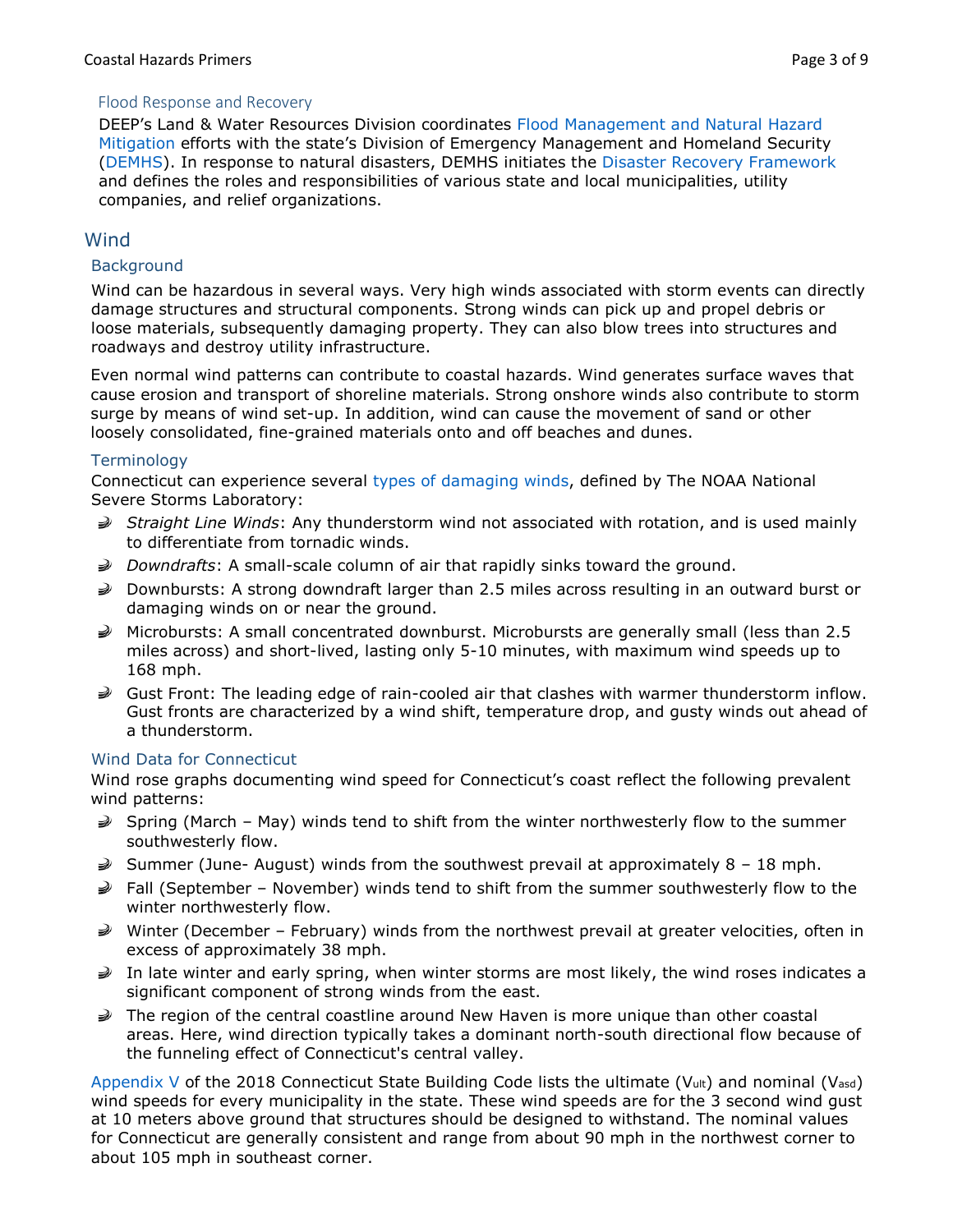# <span id="page-3-0"></span>Erosion

### <span id="page-3-1"></span>**Background**

Wind, waves, tides, and sea level rise interacting with the geology of the Connecticut coastline, have been generating erosion for millennia. Erosion can occur gradually over many years or come and go in cyclic patterns. Storms can create massive amounts of erosion, sometimes flattening dunes and gouging beaches in minutes or hours.

Littoral transport, which is the movement of materials in the nearshore area by waves and currents, can help offset the effects of erosion by accreting sand onto the shore. New sediment is delivered from rivers draining into Long Island Sound or released from the naturally-occurring erosion of coastal bluffs and escarpments. These materials and their movement make up the sediment budget of the coast.

# <span id="page-3-2"></span>Nature & Extent

The Connecticut Coastal Management Program [Planning Report no. 29:](https://portal.ct.gov/-/media/DEEP/coastal-resources/coastal_management/coastal_hazards/plngreport29pdf.pdf?la=en) Shoreline Erosion Analysis and Recommended Planning Process (1979) provides a general description of shoreline composition, configuration, and erosion across Connecticut's coast, which remains relevant today:

- *Greenwich to Norwalk*: Erosion and other significant changes to the shoreline are rare; more pronounced are artificial filling of tidal areas. Erosion effects are most pronounced on small beach areas and areas behind them.
- *Norwalk to Milford*: This area is significantly impacted by erosion due to high density development and highly erodible barrier beaches.
- *Milford to New Haven*: Erosion in beach areas along the north-south trending shoreline has traditionally been a concern and has been aggravated by extensive stabilization of sediment sources in headland areas.
- *New Haven to Guilford*: Most of the shoreline is stable. However, beach shorefront in East Haven and the marshes of Chaffinch Island experience the largest erosion effects in this region.
- *Guilford to Old Lyme*: Erosion of beaches and low bluffs is common. Structural erosion control efforts such as groins and seawall have altered natural shoreline processes and have aggravated the problem by trapping natural sediment needed for beach replenishment. Several large scale changes in barrier beach configuration, notably Menunketesuck Island and Griswold Point, are evident.
- *Old Lyme to Groton*: Generally, no large scale marine erosion effects are evidenced beyond the creation of steep bluffs at the southern ends of headlands (resulting in reduced source materials available to beaches) and along several beach and barrier beach locations.
- *Groton to Stonington*: Only one portion of shoreline is considered significantly affected by erosion, the northerly tip of Sandy Point. Most shoreline is protected due to rocky composition.

# <span id="page-3-3"></span>Battling Erosion

Attempts to stabilize the naturally dynamic shoreline and control flooding have often complicated erosion problems. Structural protection measures such as seawalls, revetments, bulkheads, groins and jetties may help stop bluffs and stretches of beachfront from eroding, but in nearly all cases they can actually worsen existing erosion or cause new erosion in adjacent sections of the shore.

This typically happens in three primary ways. First, hard structures can deflect wave and wind energy onto immediately adjacent sections of shoreline, exerting additional or new erosion forces. Second, they tend to lock up and/or impede the natural flow of sediment along the coast. Lastly, as sea level rises, hard structures can impede the natural functions of tidal wetlands and marshes, reducing their viability as protective buffers to erosion.

Flood and erosion control projects tend to occur within regulated areas. Connecticut's [Coastal](https://www.cga.ct.gov/current/pub/chap_444.htm#sec_22a-90)  [Management Act](https://www.cga.ct.gov/current/pub/chap_444.htm#sec_22a-90) has established legislative goals and policies to maintain the natural relationship between eroding and depositional coastal landforms, to minimize the adverse impacts of erosion and sedimentation on coastal land uses through the promotion of nonstructural mitigation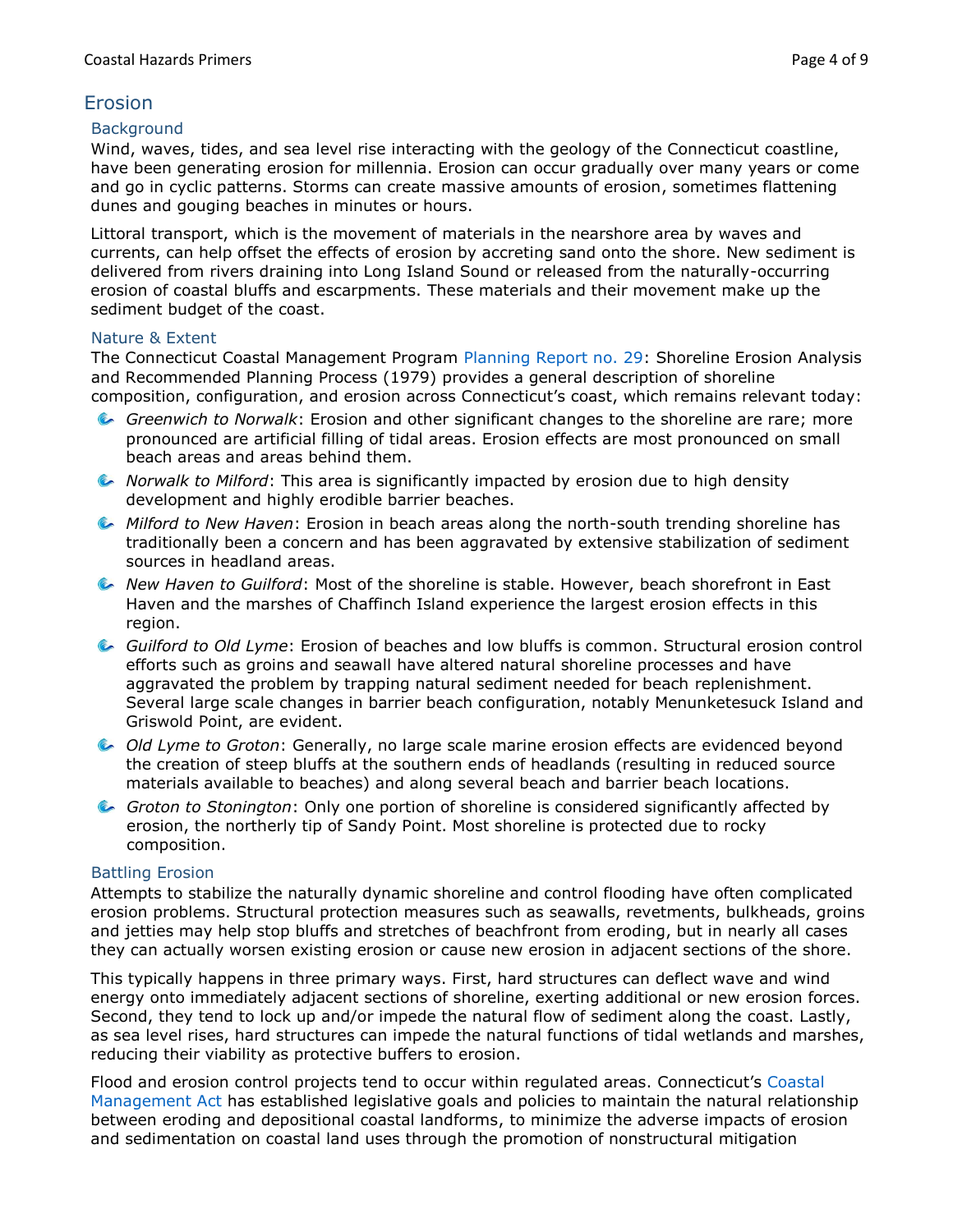measures, and to promote nonstructural solutions to flood and erosion problems, except in those instances where structural alternatives prove unavoidable.

What can you do when it comes to the threat of erosion in Connecticut?

- $\Rightarrow$  Understand that erosion is one of many natural coastal processes inherent with living on the shore.
- $\Rightarrow$  Be aware that any construction activities, placement or repair of structures, obstructions, and encroachments, and any work incidental thereto, waterward of the coastal jurisdiction line or within tidal wetlands are subject to State regulation. Visit DEEP's [Coastal Permitting](https://portal.ct.gov/DEEP/Coastal-Resources/Coastal-Permitting/Coastal-Permitting) page for more information.
- $\Rightarrow$  See the [Guidance on P.A. 12-101,](https://portal.ct.gov/DEEP/Coastal-Resources/Coastal-Management/PA-12-101-Coastal-Omnibus-Fact-Sheet) An Act Concerning the Coastal Management Act and Shoreline Flood and Erosion Control Structures
- $\Rightarrow$  Explore the [Connecticut Coastal Management Manual](https://portal.ct.gov/DEEP/Coastal-Resources/Coastal-Management/Connecticut-Coastal-Management-Manual) to learn about Connecticut's coastal policies and guidelines.

# <span id="page-4-0"></span>Precipitation

# <span id="page-4-1"></span>**Background**

Precipitation generally takes the form of rain, freezing rain, snow, sleet, and hail. The NOAA National Weather Service (NWS) [glossary](https://w1.weather.gov/glossary/) formally defines for these terms.

All forms of wintry precipitation, such as sleet, freezing rain, snow, and hail can create hazardous conditions on roads and walkways, and damage infrastructure like power lines, buildings and trees from the weight of ice of snow. Non-wintery precipitation is a frequent contributor to flooding events. These are familiar to anyone who lives in Connecticut, not just coastal residents.

#### <span id="page-4-2"></span>**Measurement**

A 2002 University of Connecticut bulletin, *[Precipitation in Connecticut](https://pdfs.semanticscholar.org/6191/963827daa33a2f789780170098e72493d304.pdf)* provides an authoritative summary of data from 73 precipitation gauges across the state and adjacent portions of New York, Rhode Island, and Massachusetts. The record at many gauges begins in 1948, but several have records dating back to the late 19th century. This bulletin denotes:

- 參 The average annual precipitation over the last 100 years shows a generally increasing trend, with high year-to-year variability.
- $\mathbf{A}$ When averaged over the period of record, total precipitation is distributed evenly throughout the year with slightly higher amounts in the summer than in the winter.
- $\mathbf{r}$ The proximity of the ocean moderates the snowfall in Connecticut, especially along the coast. The average snowfall in is about 30 inches along the coast, 40 inches inland, and 60 inches in the northwest corner.
- $\bullet$ Connecticut has four precipitation regions, two of which include the coastline (Greenwich to Stratford and Milford to Stonington). The regions were created by statistically comparing the extreme precipitation records, grouping those with the least statistical differences, and minimizing the distance between them. Each region has a unique set of precipitation characteristics defined by:
	- **Spatial Distribution of Extreme Events;**
	- Intensity-Duration-Frequency graphs for 2-, 5-, 10-, 25-, 50-, and 100-year storms;
	- Weekly Distribution of 1-, 6-, and 24-hour Extreme Events.

The NOAA National Climate Data Center provides a searchable index for Weather Observation Station [\(WOS\)](https://www.ncdc.noaa.gov/data-access/land-based-station-data/find-station) data. You can find precipitation data for various stations in Connecticut for 15 minute, hourly, daily, and monthly intervals.

#### <span id="page-4-3"></span>Coastal Effects

Historically, coastal storms have presented a substantial threat to Connecticut's coastline. Coastal storms can be unique because precipitation is often accompanied by other hazards, such as high winds, flooding, or coastal erosion. Henceforth, these events can be expected to take a more significant role in coastal storms with the amplified influence of climate change.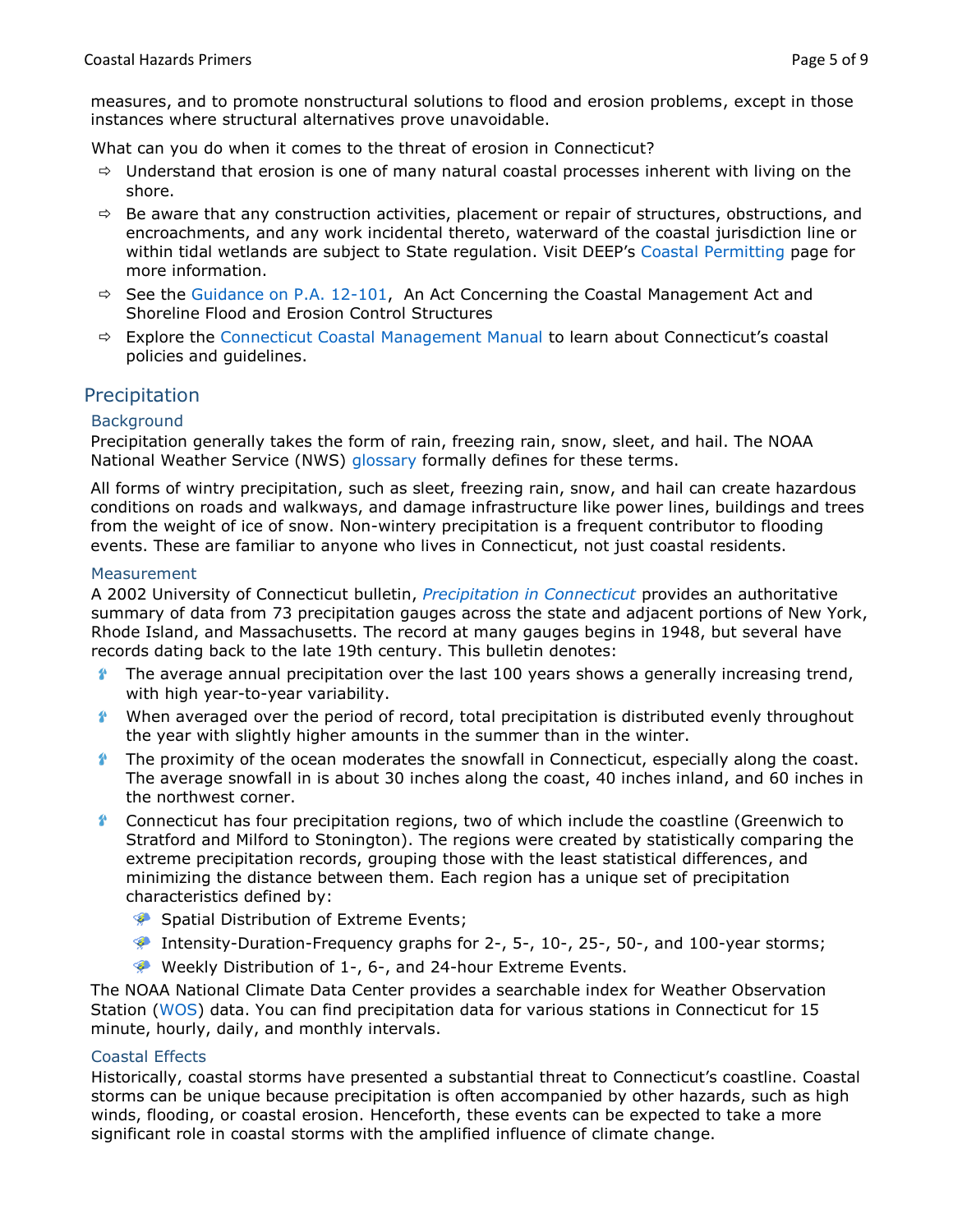# <span id="page-5-0"></span>Winter Storms

# <span id="page-5-1"></span>**Categories**

Winter storms events in Connecticut can include ice storms, ice jams, blizzards, and major storms known as "Nor'easters".

Major ice storms are rare in Connecticut and even more so along the coast where the waters of Long Island Sound create a warmer winter climate than highland areas of the state. Nevertheless, under the right meteorological conditions, they are possible given the topography and hydrology of the area.

Ice jams are an accumulation of ice in a river that restricts water flow and may cause backwater that floods low-lying areas upstream from the jam. Areas below the ice jam can also be affected when the jam releases, sending water and ice downstream.

A ["Nor'easter"](https://scijinks.gov/noreaster/) is a strong low pressure system affecting the Mid- Atlantic and New England states. A nor'easter gets its name from the continuously strong northeasterly winds blowing in from the ocean ahead of the storm and over the coastal areas. Nor'easters can produce high winds, storm surges, and massive amounts of precipitation. Winter nor'easters are notorious for producing heavy snow, rain, and tremendous waves that crash onto beaches, often causing beach erosion and structural damage.

# <span id="page-5-2"></span>Criteria

Ice storms in Connecticut occur during a winter storm when warm air overrides cold air (32° F or colder) at the surface. Connecticut's Natural Hazards Mitigation Plan ([NHMP\)](https://portal.ct.gov/-/media/DEEP/water/hazard_mitigation/plan/hazardmitigationplanpdf.pdf?la=en) for 2007-2010, identifies three factors required for major ice storms:

- 1. Temperatures below 28°F;
- 2. Freezing temperatures extending beyond 12 hours;
- 3. More than one-half inch of rain.

Wind gusts from nor'easters can exceed hurricane force in intensity. What makes them so strong is the warm and moist air from the Atlantic that feeds the storm, causing it to grow explosively. The 2007-2010 NMHP, identifies the following criteria for coastal flooding consequent to nor'easters:

- 1. Winds greater than 30 mph lasting more than 12 hours;
- 2. Wind direction in a range from the northeast to the east-southeast;
- 3. Astronomical high tides.

#### <span id="page-5-3"></span>Coastal Effects

Since they strike Connecticut frequently, strong winter storms cumulatively cause more coastal flooding, erosion, and annual damage to property than do hurricanes. Serious beach erosion is also caused by smaller winter storms, which can often occur in rapid succession. In addition to flooding, frozen precipitation is a unique hazard associated with winter storms.

For more information about winter storms, including how they form and the types of precipitation they produce, visit the NOAA's National Severe Storms Laboratory page o[n Winter Weather Basics.](https://www.nssl.noaa.gov/education/svrwx101/winter/)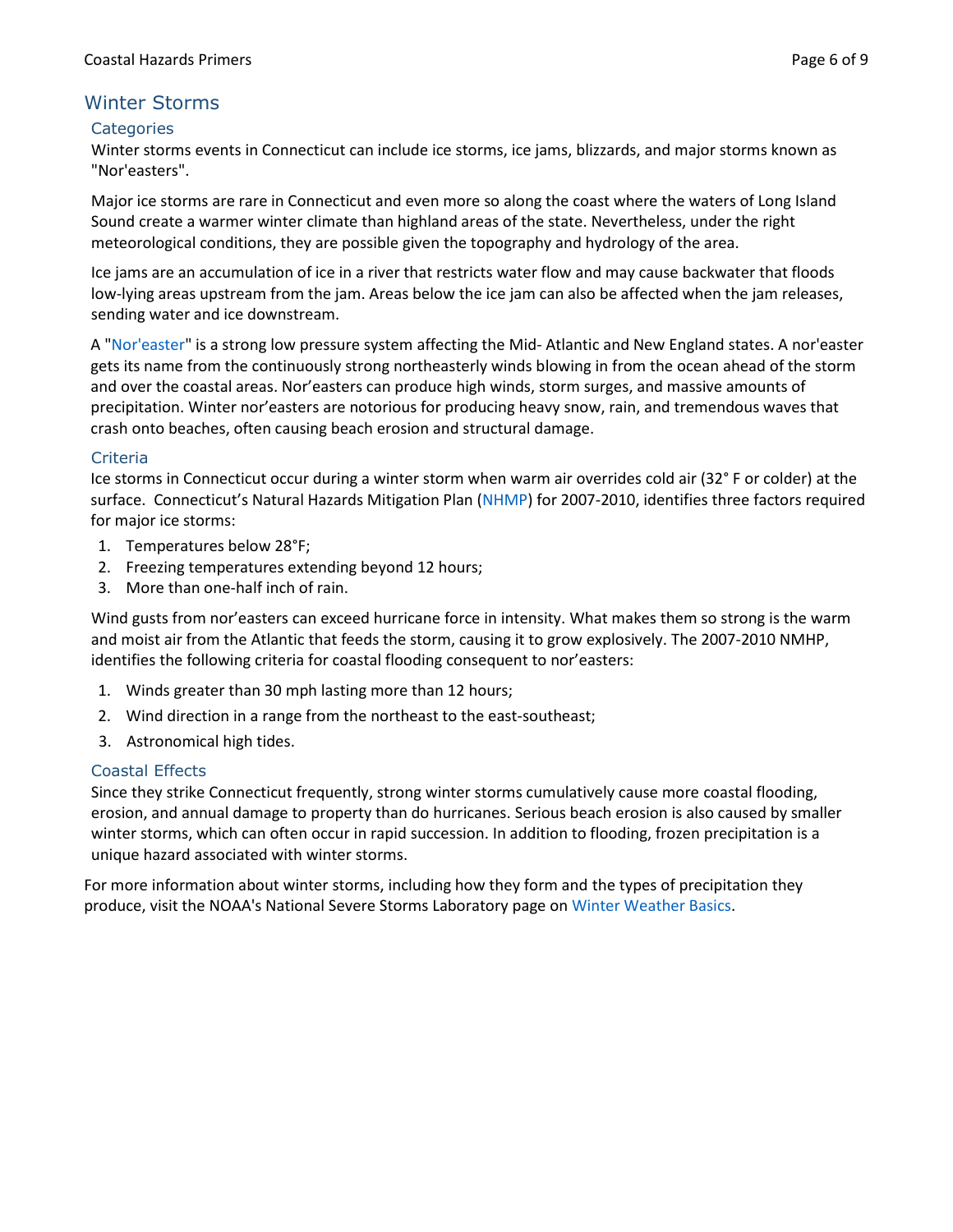# <span id="page-6-0"></span>Tropical Storms and Hurricanes

# <span id="page-6-1"></span>**Terminology**

Hurricanes, tropical storms, and tropical depressions are different classifications of tropical cyclones. The NWS defines [Tropical cyclones](https://www.weather.gov/media/zhu/ZHU_Training_Page/tropical_stuff/tropical_cyclone_brochure/TropicalCyclones.pdf) as non-frontal, warm-core, low pressure systems that develop over tropical or subtropical water and have definite organized circulations. The classifications are based on the following maximum sustained wind speeds:

- 1. Tropical Depression 38 mph (33 knots) or less;
- 2. Tropical Storm 39 to 74 mph (34-63 knots);
- 3. Hurricane –74 mph (64 knots) or higher.

The familiar Saffir-Simpson Hurricane Wind Scale rates the magnitude of a hurricane based on its sustained wind speed:

Category 1: sustained winds between 74-95 mph;

Category 2: sustained winds between 96-110 mph;

Category 3: sustained winds between 111-130 mph;

Category 4: sustained winds between 131-155 mph;

Category 5: sustained winds greater than 155 mph.

Hurricanes above Category 2 are considered major hurricanes due to their potential for significant loss of life and damage. The types of damage associated with these "categories" are relative since lower category storms can sometimes inflict greater damage than higher category storms, depending on where they strike and the particular hazards they bring.

# <span id="page-6-2"></span>Threats to Connecticut

The principal threat period for Connecticut from a hurricane is from mid-August to mid-October. According to the State of Connecticut Disaster Debris Management [Plan,](https://portal.ct.gov/-/media/DEEP/waste_management_and_disposal/debris_management/DisasterDebrisManagementPlanpdf.pdf?la=en) DEMHS considers a Category 3 hurricane the most probable, worst-case natural disaster that the state could experience. Although the US southeast coast and Gulf of Mexico have experienced hurricanes of higher magnitude, Connecticut's characteristics, including population density and highly developed flood-prone areas, make it more susceptible to damages and loss of life from tropical storms and hurricanes.

#### <span id="page-6-3"></span>Historic Hurricanes and Tropical Storms

| <b>Name</b>              | Date(s)      | <b>Intensity</b>       |
|--------------------------|--------------|------------------------|
| Unnamed                  | 7/21/1916    | Category 1             |
| <b>Great New England</b> | 9/21/1938    | Category 3             |
| <b>Great Atlantic</b>    | 9/14-15/1944 | Category 3             |
| Carol                    | 8/31/1954    | Category 3             |
| Edna                     | 9/11/1954    | Category 3             |
| Connie                   | 8/11-12/1955 | <b>Tropical Storm</b>  |
| <b>Diane</b>             | 8/18-20/1955 | <b>Tropical Storm</b>  |
| Donna                    | 9/12/1960    | Category 2             |
| <b>Belle</b>             | 8/9-10/1976  | Category 1             |
| Gloria                   | 9/27/1985    | Category 2             |
| <b>Bob</b>               | 8/19/1991    | Category 2             |
| <b>Bertha</b>            | 7/12-13/1996 | <b>Tropical Storm</b>  |
| Floyd                    | 9/18/1999    | <b>Tropical Storm</b>  |
| <b>Irene</b>             | 8/28/2011    | <b>Tropical Storm</b>  |
| Sandy                    | 10/29/2012   | Tropical "Super" Storm |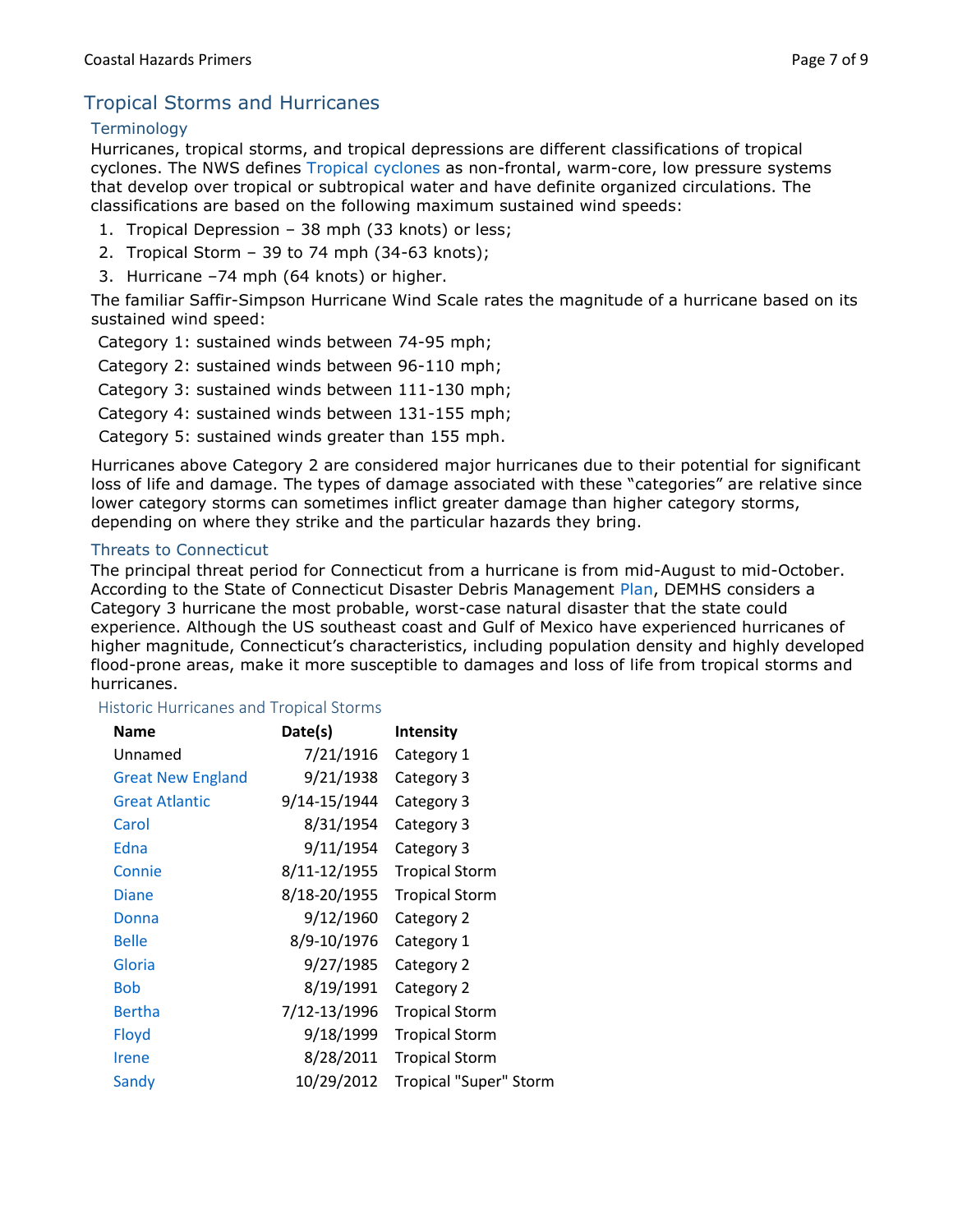# *Interesting Articles*

["The Great New England Hurricane of 1938"](https://www.weather.gov/box/1938hurricane) ["Worst Hurricanes in New England History"](https://newengland.com/today/living/new-england-history/worst-hurricanes-in-new-england-history/) ["2012 in Review: Superstorm Sandy"](https://www.connecticutmag.com/the-connecticut-story/in-review-superstorm-sandy/article_a42227f1-6919-532f-986f-49a9bae14409.html)

# <span id="page-7-0"></span>Hurricane Response and Recovery

DEMHS has prepared the Connecticut State Response Framework [\(SRF\)](https://portal.ct.gov/-/media/DEMHS/_docs/SRFV41pdf.pdf?la=en) and Disaster Recovery Framework [\(DRF\)](https://portal.ct.gov/-/media/DEMHS/_docs/Plans-and-Publications/EHSP0010-DisasterRecoveryFramework.pdf?la=en) for state-level support of local and tribal recovery efforts through partnerships with local, state, non-governmental and federal organizations in order to enhance collaboration and continuity of effort between levels of government and to minimize the duration and contain the effort needed for full recovery in affected areas.

Titles [28](https://www.cga.ct.gov/current/pub/title_28.htm) and [29,](https://www.cga.ct.gov/current/pub/title_29.htm) [Chapter 517](https://www.cga.ct.gov/current/pub/chap_517.htm) of the Connecticut General Statutes are the major sources of authority for the State of Connecticut and its political subdivisions to prepare for and respond to natural disasters and other emergencies. Several pertinent mandates include:

- In any type of disaster or emergency, state agencies must first fulfill departmental mandates established by state statutes, regulations or executive orders and then provide support to local authorities. Exceptions are made only in cases of imminent peril to life and health.
- If necessary, the Governor may declare a state of emergency under CGS [Section 28-9,](https://www.cga.ct.gov/current/pub/chap_517.htm#sec_28-9) and invoke extensive emergency powers to take any action reasonably necessary in light of the emergency. These emergency powers include (but are not limited to) taking operational control of all civil preparedness forces and functions, modifying or suspending statutes and regulations, ordering evacuations, removing debris from public and private land or waters, and seizing property.

# <span id="page-7-1"></span>Identifying and Measuring Threats

Hurricane response starts with the National Weather Service (NWS). For coastal New England, any tropical cyclone that is near the Bahamas becomes closely watched. Once these become a threat to Connecticut, the NWS begins working closely with DEMHS. The NWS uses the [SLOSH](https://www.nhc.noaa.gov/surge/slosh.php) model to estimate coastal flood damages according to the latest weather data and will issue coastal flood watches and warnings according to their analysis of the threat. Hurricane Watches and Warnings are issued by the National Hurricane Center (NHC) as follows:

- *[HURRICANE WATCH](https://www.weather.gov/safety/hurricane-ww)***:** An announcement that hurricane conditions (sustained winds of 74 mph or higher) are possible within 48 hours in of the anticipated onset of tropical-stormforce winds.
- *[HURRICANE WARNING](https://www.weather.gov/safety/hurricane-ww)***:** An announcement that hurricane conditions (sustained winds of 74  $\bar{\Theta}$ mph or higher) are expected within 36 hours in of the anticipated onset of tropical-stormforce winds.

# <span id="page-7-2"></span>Evacuation Orders

The SRF outlines a Hurricane Preparedness Checklist, which defines when DEMHS should recommend protective actions including any potential evacuation timeline and decision point. It also sets forth protocols for communication with municipal officials before and after an evacuation recommendation or order is issued, and the responsibilities to notify media and federal, state, private agencies. The checklist also includes coordination with Coastal Communities on coastal evacuation policies and procedures based on the 2016 New England [Hurricane Evacuation Study:](https://www.nae.usace.army.mil/Portals/74/docs/Topics/HurricaneStudies/2016%20State%20Updates/Massachusetts/New%20England%20Hurricane%20Evacuation%20Study.pdf)  [Technical Data Report.](https://www.nae.usace.army.mil/Portals/74/docs/Topics/HurricaneStudies/2016%20State%20Updates/Massachusetts/New%20England%20Hurricane%20Evacuation%20Study.pdf) This includes a Behavioral Response Curve, which indicates time frames for slow, medium, and rapid response times. Based on this curve it a slow response is seven hours from the time residents receive official notification to evacuate. An additional two hours must be added to account for the time it takes to notify the public to evacuate.

The Connecticut Hurricane Evacuation Study also provides a Transportation Analysis with estimated evacuation clearance times and routes for Scenario 1, which includes Category 1 and 2 hurricanes, and Scenario 2 for Category 3 and 4 hurricanes. The response times for these scenarios are presented as slow, medium, and fast response times.

If the NHC does not issue a hurricane warning for the Connecticut coastline, DEMHS will not make evacuation recommendations. In these cases, evacuation decisions are made by local officials based on information from NWS.